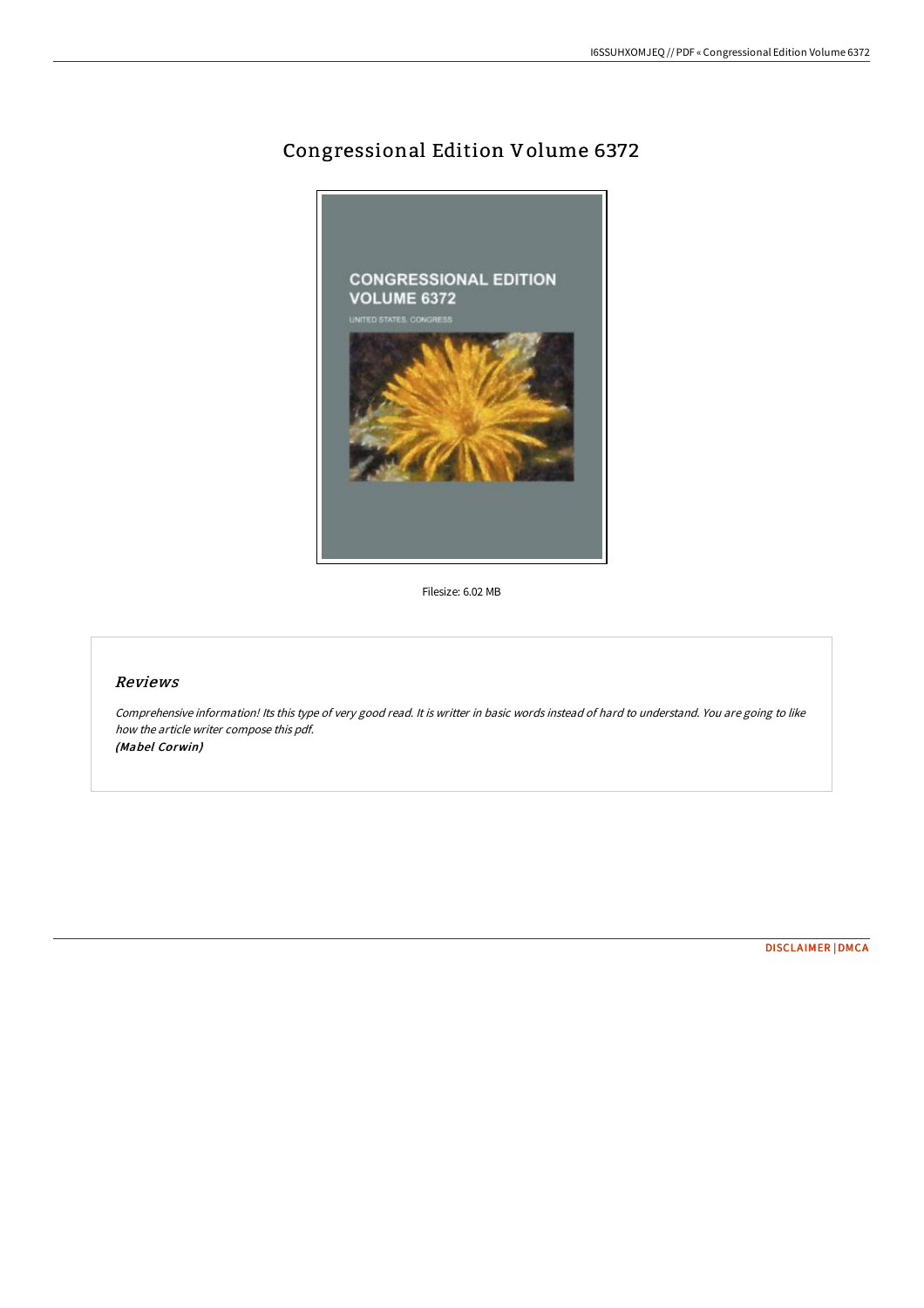## CONGRESSIONAL EDITION VOLUME 6372



**DOWNLOAD PDF** 

Rarebooksclub.com, United States, 2012. Paperback. Book Condition: New. 246 x 189 mm. Language: English . Brand New Book \*\*\*\*\* Print on Demand \*\*\*\*\*.This historic book may have numerous typos and missing text. Purchasers can download a free scanned copy of the original book (without typos) from the publisher. Not indexed. Not illustrated. 1913 edition. Excerpt: .Bernardino, San Bernardino. San Diego, First San Diego, American. San Diego, Marine San Diego, Merchants. San Dimas, First San Fernando, First. San Francisco, First. San Franciseo, American San Francisco, Anglo London Paris. San Francisco, Bank of California National Association.1 San Francisco, Crocker. San Francisco, Mercantile. San Francisco, Merchants. San Francisco, Seaboard San Francisco. Wells Fargo, Nevada. Sanger, First San Jacinto, First San Jose, First San Leandro, First San Luis Obispo, Union. San Mateo, National--San Pedro, First San Rafael, Marin County. Santa Ana, First Santa Ana, California. Santa Ana. Farmers Merchants. Santa Barbara, First Santa Barbara, Santa Barbara County. Santa Cruz, First Santa Cruz, Santa Cruz County. Santa Maria, First Santa Monica, Merchants. Santa Paula, First Santa Rosa, Santa Rosa Scotia, First Sebastopol, First Seuna, First Sierra Madre, First Sonora, First South Pasadena, First, Stockton, First Sulsun, First Taft, First Terre Bolla, First Tulare, First Tulare, National Tustin, First Upland, First Upland, Commercial. Vacavilie, First \$100,000 203,166 608,500 50,160 35,000 100,000 110,000 190,845 226,513 30,544 100,000 6,250 7,000 2,170,000 1,142,400 2,550,000 5,322,500 2,030,000 2,185,760 1,016,836 502,812 6,199,418 6,500 89,166 304,800 50,000 102,100 12,730 78,187 50,500 205.000 72;673 206,541 103,534 100,100 103,777 100,885 52,000 52,253 75,000 153,600 19,850 25.000 50,000 25,700 100,001 26,100 80,000 75,596 25,000 25,248 80,000 30,386 6,368 10,000 20.249 40,555 1 With branches at Seattle, Tacoma, Wash., Portland, Oreg., and Virginia City, Ney. by reports of condition on Sept. 4, 191I-- Continued. CALIFORNIA--Continued. 2,000,000 2,000,000 1,500,000 500,000 6,000,000 25,000.

E Read [Congressional](http://albedo.media/congressional-edition-volume-6372-paperback.html) Edition Volume 6372 Online  $\rightarrow$ Download PDF [Congressional](http://albedo.media/congressional-edition-volume-6372-paperback.html) Edition Volume 6372